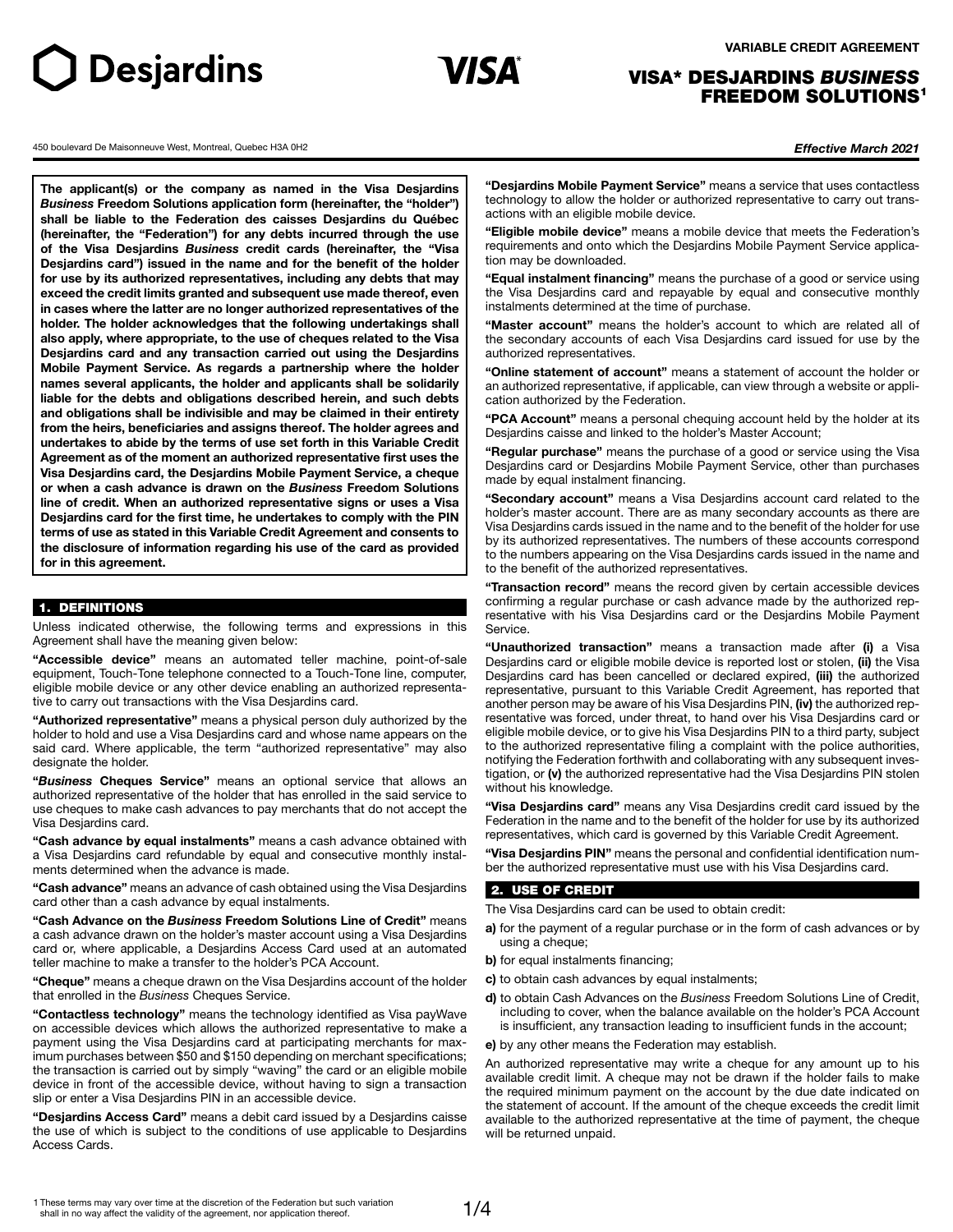# 3. MAXIMUM CREDIT AMOUNT

The authorized representative may not exceed the credit limit, the amount of which is indicated on the monthly statement of account. This limit may be increased, at the Federation's discretion, upon request from the holder. The Federation reserves the right to cancel or amend the credit limit of an authorized representative at its entire discretion and at any time without notice to the holder or the authorized representative, in accordance with the applicable credit policies and standards of the Federation. Any cash advance, cheque or regular purchase which results in the credit limit granted to the authorized representative being exceeded may be regarded as a request to increase the credit limit to the maximum amount that can then be granted to the holder, taking into consideration the applicable credit granting standards of the Federation.

# 4. ENROLMENT AND USER FEES

Enrolment fees, including for the optional services, if any, indicated on the Visa Desjardins *Business* Freedom Solutions application are deemed to be regular purchases and will be charged to the account of the holder on its monthly statement of account and on the monthly statement of account of each of the authorized representatives, if any, when one or more cards are issued and at each subsequent anniversary of the date of issuance.

#### 5. TERM OF EACH PERIOD FOR WHICH A MONTHLY STATEMENT OF ACCOUNT IS PROVIDED

The Federation shall send the holder and each of the authorized representatives a printed or electronic copy of their monthly statement of account.

### 6. MINIMUM PAYMENT REQUIRED FOR EACH BILLING PERIOD

The holder undertakes to reimburse the Federation, through each of its authorized representatives, for purchases and cash advances made using the Visa Desjardins card, cheques and the Desjardins Mobile Payment Service, any amounts obtained using any of the credit uses set forth herein, as well as applicable credit charges, in accordance with the terms and conditions of this Variable Credit Agreement. At the latest by the due date shown on the statement of account for a given period, the authorized representative shall send the Federation a payment representing:

**a)** the entire balance, including credit charges on cash advances and cheques and on the unpaid portion of the previous month's balance; or

**b)** the monthly instalment(s) for the period covered by the statement of account, with regard to equal instalment financing and;

**c)** the monthly instalment(s) for the period covered by the statement of account, with regard to cash advances by equal instalment and;

**d)** at least 2% OF THE TOTAL **(1)** of the balance shown on the statement of account for the previous period, **(2)** of the regular purchases during the period covered by the statement of account, **(3)** of the cash advances and cheques during the period covered by the statement of account, **(4)** of the applicable credit charges on purchases that have not been paid by the due date shown on the statement of account for the previous period, **(5)** of the credit charges on cash advances and cheques; LESS **(6)**  the payments received since the date of the statement of account for the previous period, and **(7)** the amount of any transaction that has led to an adjustment during that period; or \$50, if 2% of the previously determined amount is less than \$50;

**e)** any amount overdue on the date of the statement of account;

**f)** any other amount which the Federation may notify the holder to pay.

The first monthly instalment of equal instalment financing and cash advances by equal instalments will be billed on the first Visa Desjardins statement of account issued following the transaction. The remaining monthly instalments will be billed on subsequent statements of account. The principal of equal instalment financing and cash advances by equal instalments shall be repayable in whole or in part by the due date, without penalty.

In all cases, any payment reversal and any payment made by cheque or by preauthorized debit that is not honoured will incur credit charges at the applicable rate hereunder as though the payment had never been made.

# 7. APPLICATION OF PAYMENTS

Payments are used to cover **(1)** credit charges, and then in the following order **(2)** credit charges on the monthly amount of equal instalment financing and cash advances by equal instalments, **(3)** principal on equal instalment financing and cash advances by equal instalments, **(4)** cash advances and cheques from a previous period, **(5)** regular purchases that carry credit charges, **(6)** cash advances and cheques during the period covered by the statement of account, and **(7)** regular purchases recorded during the statement period.

### 8. GRACE PERIOD

The holder has a grace period of twenty-one (21) days from the date of the statement of account is mailed or from the date it is made available in electronic format, during which the total balance of the statement of account may be paid without having to pay credit charges, other than for cash advances and cheques.

#### 9. ANNUAL INTEREST RATES

**a) Regular purchases:** The annual interest rate applicable to regular purchases unpaid as at the due date shown on the statement of account corresponds to the Federation prime rate (the «Desjardins prime rate») in effect on the billing date, plus a maximum additional interest of 8% per year, which shall vary with each change to the said prime rate. The annual interest rate charged to the holder, which is composed of the two elements described above, shall appear on each of the monthly statements of account of the holder.

**b) Cash advances, Cash advances on the** *Business* **Freedom Solutions Line of Credit and cheques:** The annual interest rate applicable to cash advances and cheques, calculated based on the average daily balance from the date on which the transaction was made until receipt of full payment, corresponds to the prime rate of Desjardins, plus a maximum additional interest of 8% per year, which shall vary with each change to the said prime rate. The annual interest rate charged to the holder, which is composed of the two elements described above, shall appear on each of the monthly statements of account of the holder.

**c) Equal instalment financing:** The annual interest rate applicable to equal instalment financing shown on the statement of account corresponds to the prime rate of Desjardins, plus additional interest of one percent (1%), in effect on the date of purchase. The annual interest rate charged to the holder, which is composed of the two elements described above, shall appear on each of the holder's monthly statements of account.

**d) Cash advances by equal instalments:** The annual interest rate applicable to cash advances by equal instalments shown on the statement of account shall be agreed upon with the holder for each such advance before disbursement of the cash advance by equal instalments, but without ever exceeding 19.9% per year.

### 10. CALCULATION OF CREDIT CHARGES

**i. Regular Purchases:** No credit charges are calculated on regular purchases billed for the first time when the balance is paid in full by the due date shown on the statement of account. Otherwise, credit charges will be calculated on the average daily balance from the date on which the transaction is shown on the statement until receipt of full payment, if payment is not made within 21 days at the annual interest rate indicated on the statement of account. However, if the balance shown on a subsequent statement of account is paid in full no later than by the due date shown, regular purchases not yet paid shall be exempt from credit charges for the period for which full payment has been made.

**ii. Cash Advances, Cash Advances on the** *Business* **Freedom Solutions Line of Credit and Cheques:** Credit charges on cash advances, cash advances on the *Business* Freedom Solutions Line of credit and cheques are calculated on the average daily balance from the date on which the transaction was made until receipt of full payment at the annual interest rate indicated on the statement of account.

**iii. Equal Instalment Financing and Cash Advances by Equal Instalments:**  Credit charges on equal instalment financing and cash advances by equal Instalments are calculated monthly at the annual interest rate indicated on the statement of account.

#### 11. LATE PAYMENT CHARGES

Should the minimum payment required not be made on the due date shown on the statement of account, the holder agrees to pay on any unpaid amount additional credit charges calculated at the annual interest rate in effect for the regular purchases as stated in this Variable Credit Agreement.

# 12. ONLINE STATEMENT OF ACCOUNT

**a)** Registration for the online statement of account by the holder puts an end to the mailing of the paper version of the statement of account for both the holder and the authorized representative. However, depending on the date and time at which the registration for the online statement of account occurs, a statement may be sent by mail without being available in electronic format. All subsequent statements of account will be available in electronic format only.

Where possible, registration for the online statement of account by the authorized representative also puts end to the mailing of the paper version of the statement of account.

**b)** The holder acknowledges that the online statement of account has the same value as the paper version of the statement of account and that it constitutes sufficient written proof in any legal proceedings. The holder also acknowledges that it is responsible for accessing, viewing and archiving the statement of account for future use, if applicable.

**c)** The holder acknowledges that the Federation cannot be held liable for damages resulting from the inability to view the online statement of account further to any acts beyond the control of the Federation, including equipment failure or problems with an Internet service provider. If the holder is unable to view the online statement of account, it should contact the Federation immediately.

**d)** The Federation may at any time suspend access to the online statement of account and send the statement of account by mail.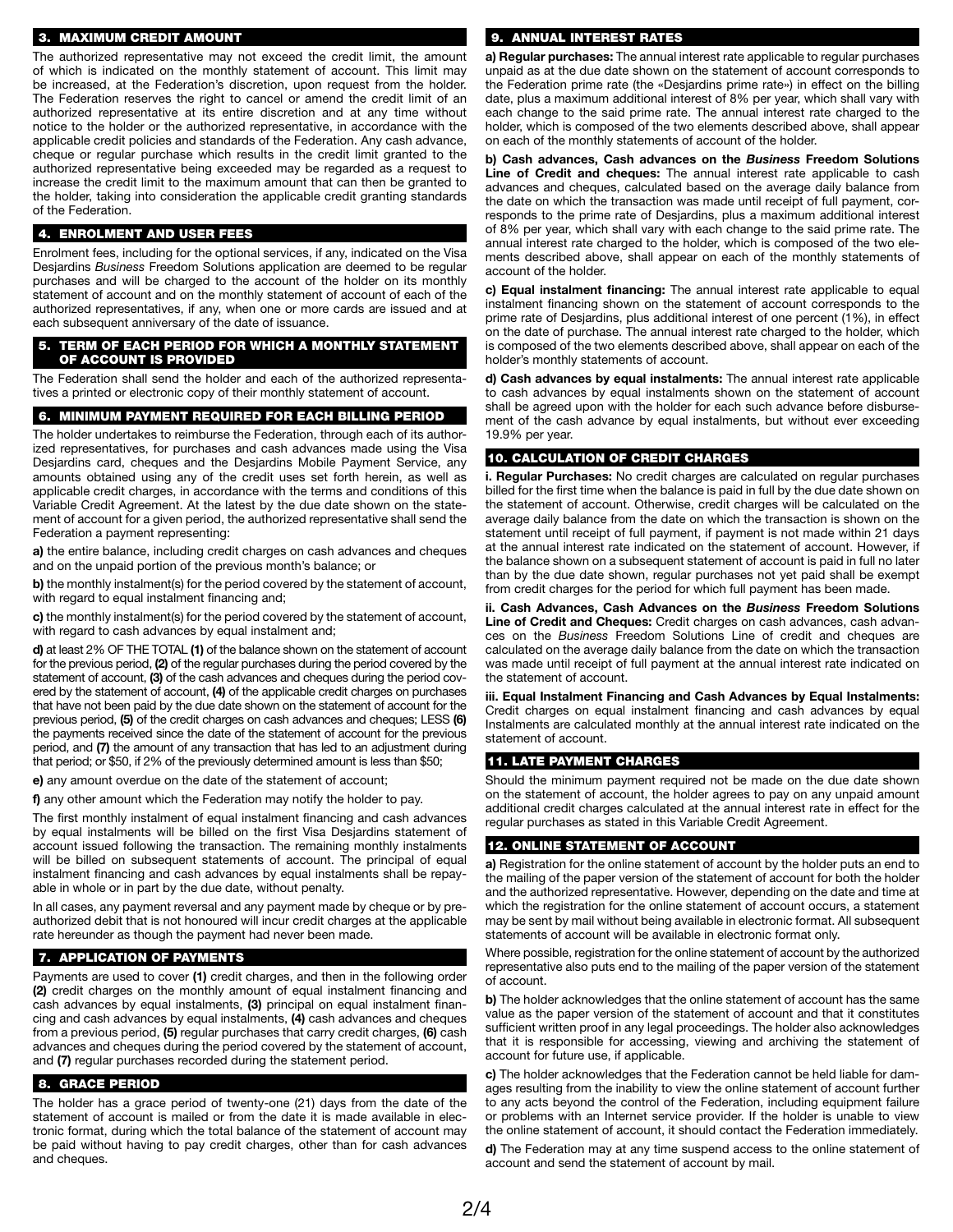#### 13. DESJARDINS MOBILE PAYMENT SERVICE

**a) Eligibility requirements:** To use the Desjardins Mobile Payment Service, the authorized representative must **(i)** be a Visa Desjardins cardholder and have an account in good standing; **(ii)** have an eligible mobile device and an account in good standing with a participating telecommunications service provider authorized by the Federation; **(iii)** meet all other requirements set forth by the Federation, the participating telecommunications service provider or the payment application provider.

**b) Virtual card:** To use the Desjardins Mobile Payment Service, a virtual card associated with the cardholder's current credit card account but with a separate number is issued. No card will be sent to the authorized representative and the card number can only be used to carry out Desjardins Mobile Payment Service transactions.

**c) Cancellation or deactivation of Desjardins Mobile Payment Service:**  The authorized representative may at any time cancel his registration for the Desjardins Mobile Payment Service by notifying the Federation. The Federation reserves the right to modify or terminate the Desjardins Mobile Payment Service without notice if the authorized representative no longer meets the eligibility requirements.

**d) Responsibility of the Federation:** The Federation cannot be held liable for the refusal of a merchant to honour the Desjardins Mobile Payment Service, nor for the reliability of the point-of-sale equipment and the mobile device used to carry out the transaction.

# 14. CARD AND CHEQUE VALIDITY

Neither the Visa Desjardins card nor the cheques nor the Desjardins Mobile Payment Service may be used before the validity date or after the expiry date indicated on the Visa Desjardins card. In the event of non-renewal of the *Business* Cheques Service, the holder will have six (6) months as of the date of cancellation of the service to use the cheques in his possession.

# 15. CANCELLATION OF CARD AND CHEQUES BY THE FEDERATION

As the Visa Desjardins card and cheques remain the property of the Federation, the Federation reserves the right to take possession thereof or have them repossessed and to cancel all or part of one or more services provided by the card and cheques, or to deny the authorized representative access thereto, without prior notice to the holder or the authorized representative. The Federation shall not be held liable in this or in any other event.

# 16. DESTRUCTION OF CARD AND CHEQUES

Subject to the section "Loss or Theft of Card, Cheques or Eligible Mobile Device", in the event of cancellation of one or more Visa Desjardins cards held by an authorized representative, the holder shall be responsible for the destruction of the cancelled cards and the cheques related thereto. If the holder withdraws use of the Visa Desjardins card and cheques from one of the authorized representatives, the holder is responsible for destruction of the withdrawn card and cheques. The holder shall remain liable for payment of any debt incurred using the card issued for use by the authorized representative from whom it has withdrawn use of the Visa Desjardins card and cheques, as well as any debt incurred using the Desjardins Mobile Payment Service, until the Federation is notified of such withdrawal.

### 17. LOSS OR THEFT OF CARD, CHEQUES OR ELIGIBLE MOBILE DEVICE

**a)** The holder and the authorized representative undertake to notify the Federation immediately if a Visa Desjardins card, cheque or eligible mobile device is lost or stolen.

**b)** If cheques or the Desjardins Mobile Payment Service are used without the authorized representative's authorization, the holder's liability shall be limited to a maximum of \$50 and all liability shall cease when the Federation is notified of the loss or theft of said cheques. Where applicable, subject to the section "Use of Visa Desjardins PIN," the same also holds for any lost or stolen Visa Desjardins card. In the event that the authorized representative's eligible mobile device is lost or stolen, the holder and the authorized representative undertake to inform the authorized representative's telecommunications service provider.

# 18. DISPUTE WITH A MERCHANT

**a)** The Federation assumes no liability whatsoever for the quality of the goods or services obtained using the Visa Desjardins card, cheques or Desjardins Mobile Payment Service and all claims or disputes concerning sales drafts or credit vouchers, requests for refunds, etc., should be settled directly between the holder and the merchant. The holder may also contact the Federation if it wishes to contest a transaction that appears on the monthly statement of account.

**b)** The Federation assumes no liability whatsoever if a Visa Desjardins card, a cheque or the Desjardins Mobile Payment Service is refused by a Visa merchant for any reason whatsoever, or should the merchant amend, cancel or replace the benefits or discounts attached to the Visa Desjardins card.

# 19. CREDIT VOUCHERS

Any credit voucher shall be credited to the Visa card's secondary account on the day it is received by the Federation, and the holder's obligation to pay that amount ceases on that day.

# 20. CURRENCY CONVERSION SERVICE

All cash advances or regular purchases made with a Visa Desjardins card in a foreign currency are payable in Canadian currency converted at the exchange rate in effect as determined by the Federation or its provider on the date the conversion is processed. Cheques may be drawn in Canadian currency only. Any cheque written in foreign currency will automatically be returned to the holder.

A currency conversion charge of 2.5% (two dollars and fifty cents (\$2.50) per one hundred dollars (\$100) spent) shall apply on any amount recorded in the account in foreign currencies and converted into Canadian dollars. The amount payable in currency conversion charges is deemed to be a regular purchase and will be charged to the secondary account of the authorized representative's Visa Desjardins card on the date the currency is converted.

In the event that a foreign currency conversion transaction is credited to the holder's Visa Desjardins account, the transaction will be converted into Canadian currency at the exchange rate in effect as determined by the Federation or its provider on the date the conversion is processed, minus the currency conversion charge of **2.5%** (two dollars and fifty cents (**\$2.50**) per one hundred dollars (**\$100**) spent).

# 21. FORFEITURE OF BENEFIT OF THE TERM

In the event that the holder breaches any condition set forth herein, including without limitation, where the holder fails to make payments by the due date, the Federation may then require immediate repayment of all amounts owed by the holder, regardless of whether they are due and payable. Where applicable, the Federation reserves the right to withhold, in order to obtain payment of any specific, liquid and due claim it has against the holder, any sum of money it owes to the holder and use it to set-off its claim.

# 22. AMENDMENTS TO THE VARIABLE CREDIT AGREEMENT

The Federation reserves the right to amend the terms of use of the Visa Desjardins card and cheques by giving written notice of one month. Use of the Visa Desjardins card and cheques by an authorized representative following such notice shall constitute acceptance by the holder of the amendments which are the object of the said notice as of the effective date stipulated in the notice with respect to both the balance existing on that date and to subsequent debits.

# 23. RECURRING PRE-AUTHORIZED TRANSACTIONS

The holder and its authorized representatives accept that the Federation may contact merchants that the company or its authorized representative have authorized to make recurring transactions (e.g., monthly subscriptions for newspapers, cellphone plans) in order to disclose the new credit card number and expiry date, each time that a new credit card is issued to an authorized representative. The holder and its authorized representatives accept that each merchant will use this updated credit card information to continue the recurring transactions and they understand and accept that not all merchants are eligible to receive these updates and that it is their responsibility to make sure that each merchant has the updated credit card information. The holder and its authorized representatives may withdraw from this update service by calling at the customer service line on the back of their Visa Desjardins card.

# 24. USE OF VISA DESJARDINS PIN

**a) Genuine signature:** The holder acknowledges that the joint use of the Visa Desjardins card with an authorized representative's Visa Desjardins PIN is the same as the authorized representative's genuine signature to enable him to carry out, through an accessible device, purchases and cash advances as provided for under this Agreement.

**b) Selection and confidentiality of Visa Desjardins PIN:** When the authorized representative selects his Visa Desjardins PIN, he undertakes not to select an obvious number (e.g. date of birth, telephone number, social insurance number, health insurance number, driver's licence number), in which case he shall be presumed to have contributed to the unauthorized use of his Visa Desjardins card and assume all liability therefor, if any. The authorized representative further undertakes not to disclose his Visa Desjardins PIN to anyone in any way whatsoever, nor to write it on his card or any other easily accessible document, in which case he shall also be presumed to have contributed to the unauthorized use of his Visa Desjardins card and assume all liability therefor, if any.

**c) Liability:** Should the authorized representative notice the loss of confidentiality of his Visa Desjardins PIN or as soon as he suspects a third person of knowing his Visa Desjardins PIN, he undertakes, before continuing to make purchases or get cash advances, to modify his Visa Desjardins PIN immediately or, if he is unable to do so, to notify the Federation of the situation. Any transaction made after such modification to a PIN is no longer considered an